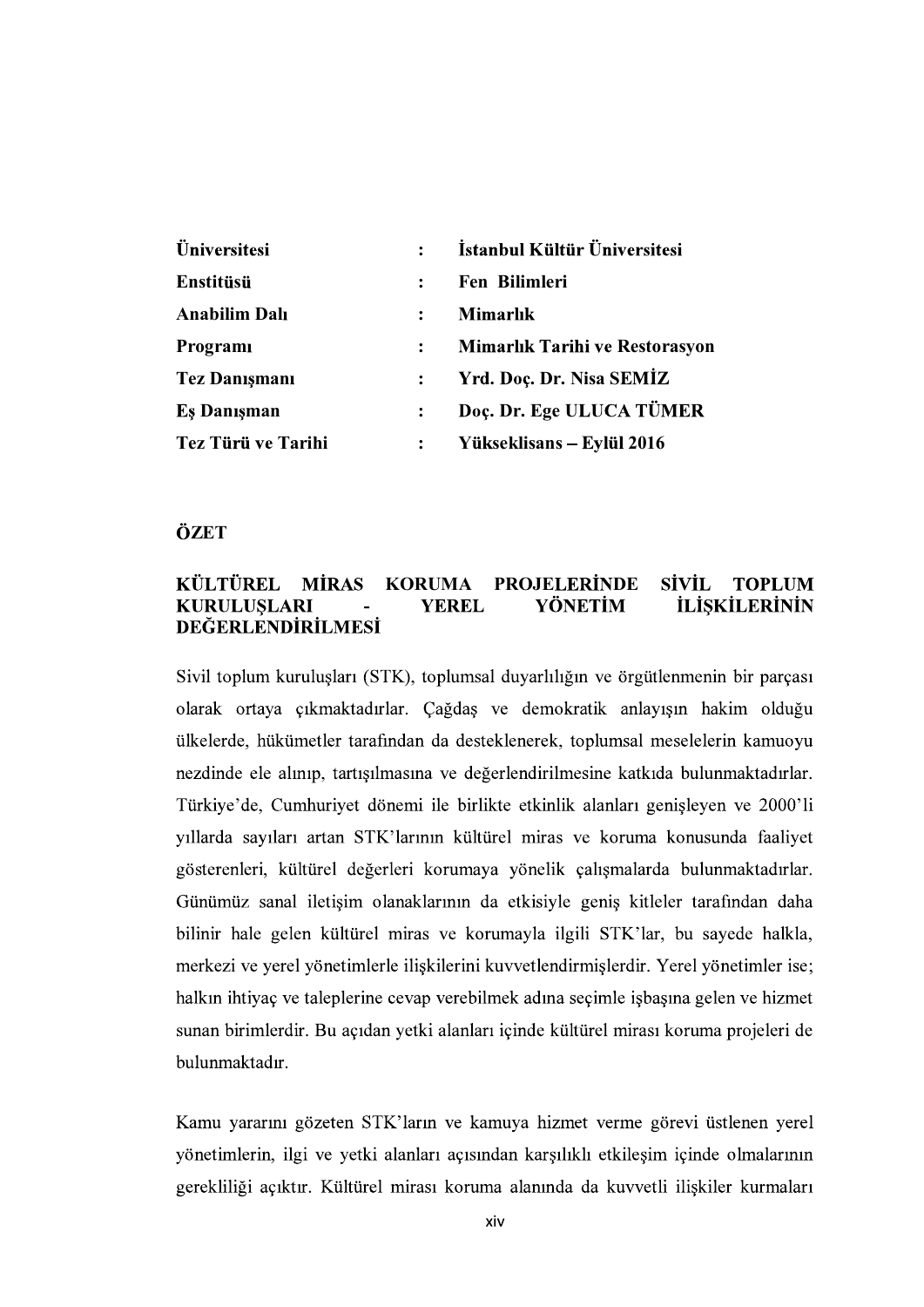önemlidir. STK'lar ve yerel yönetimlerin bu alanda işbirliği içinde olmaları, kültürel miras koruma bilincinin yerelden ulusala yayılarak eyleme dönüşmesinde etkili olacaktır.

Bu çalışmada, öncelikle Türkiye'de STK'lar ve yerel yönetimlerin kültürel miras koruma alanında üstlendikleri roller ve etkinlik alanları incelenmiştir. Birbirleriyle ilişkilerinin niteliği ve etkinliğinin anlaşılması için, gerek kültürel miras ve koruma alanında seçilen STK'lar, gerekse bazı yerel yönetimlerle iletişime geçilerek anket araştırması yapılmıştır. Ayrıca STK'lar ve yerel yönetimlerin birlikte dahil olduğu bazı koruma projeleri incelenerek, uygulamadaki yansımalar irdelenmiştir. Ardından anket sonuçlarının analizi ve örnek projelerin incelemesinden elde edilen sonuçlar değerlendirilerek, Türkiye'de kültürel miras koruma alanında STK'lar ve yerel yönetimler arası ilişkilerin geliştirilmesine yönelik veri sağlanması amaçlanmıştır.

Anahtar Sözcükler: Kültürel Miras, Koruma, Koruma Bilinci, Sivil Toplum Kuruluşları, Yerel Yönetimler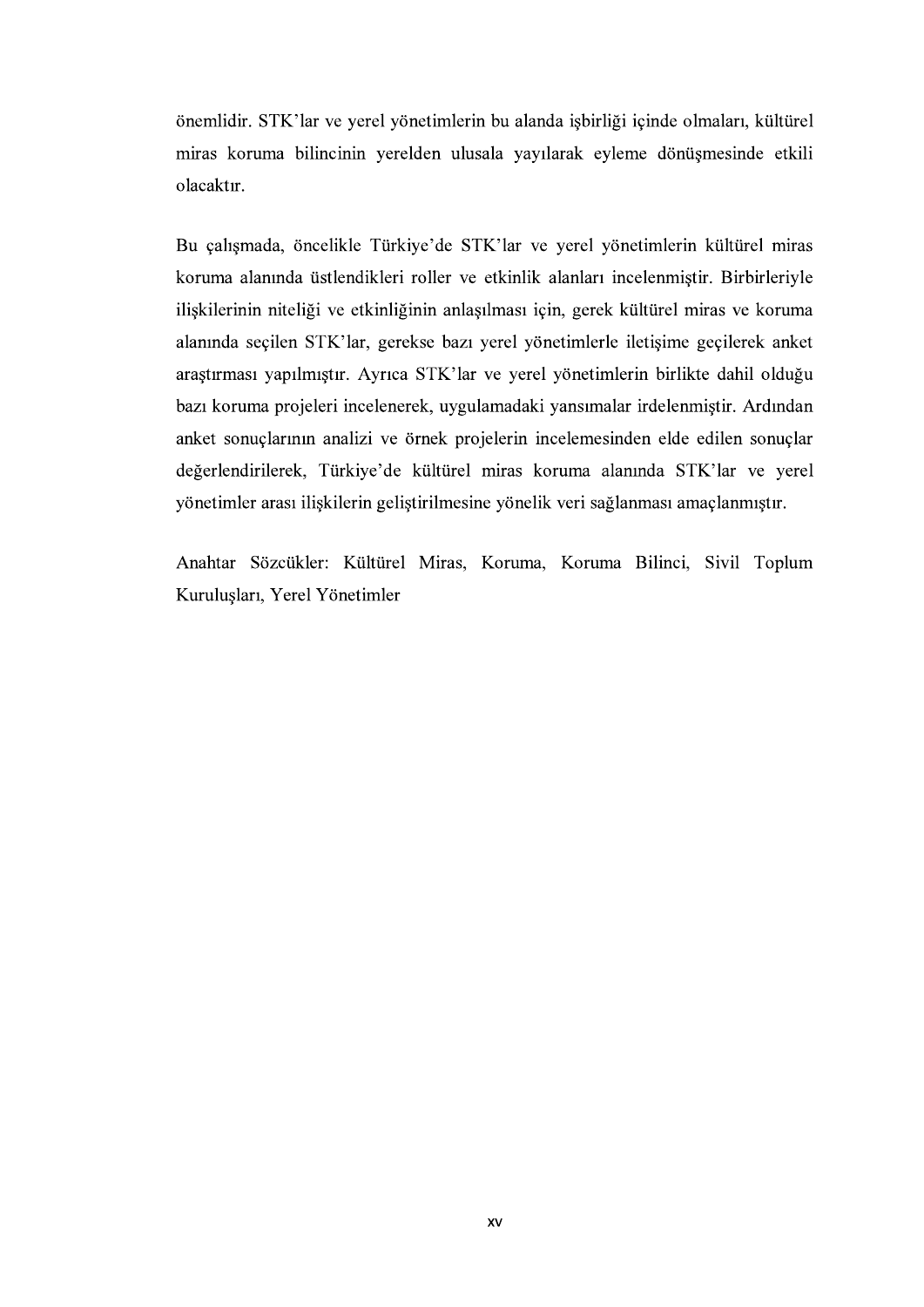| University                     | $\ddot{\cdot}$ | <b>Istanbul Kültür University</b>              |
|--------------------------------|----------------|------------------------------------------------|
| Institute                      | :              | <b>Institute of Science and Technology</b>     |
| Department                     | ٠              | Architecture                                   |
| Programme                      | :              | <b>History of Architecture and Restoration</b> |
| <b>Advisor</b>                 |                | Assist. Prof. Dr. Nisa SEMİZ                   |
| Co-advisor                     | $\ddot{\cdot}$ | Assoc. Prof. Dr. Ege ULUCA TÜMER               |
| <b>Degree Awarded and Date</b> | $\ddot{\cdot}$ | M.Arch – September 2016                        |

## **ABSTRACT**

## EVALUATIONS OF THE RELATIONS BETWEEN NON-GOVERNMENTAL ORGANIZATIONS AND LOCAL AUTHORITIES ON CONSERVATION PROJECTS OF CULTURAL HERITAGE<br>Non-governmental organizations (NGO) appear as a part of social sensivity and

organization. Activity areas of NGOs in Turkey have expanded in the Republican era and their number increased in 2000s. Today, with the support of virtual communication opportunities NGOs on cultural heritage and conservation have become widely known and thus strengthened the relations between central and local authorities and public. On the other hand, local authorities are institutions that fulfill the needs and demands of public with a crew that is employed by election. Projects on protection of cultural heritage are also among their realm of authority.

It is obvious that NGOs that oversee the benefits of general public and local authorities that are obliged to serve general public should be in mutual relations in accordance with their interests and realms of authority. It is important that they form firm bonds in the area of conservation of cultural heritage. For NGOs and local authorities to be in cooperation in this area will help the consciousness of conservation to spread from local to national scale and turn into action.